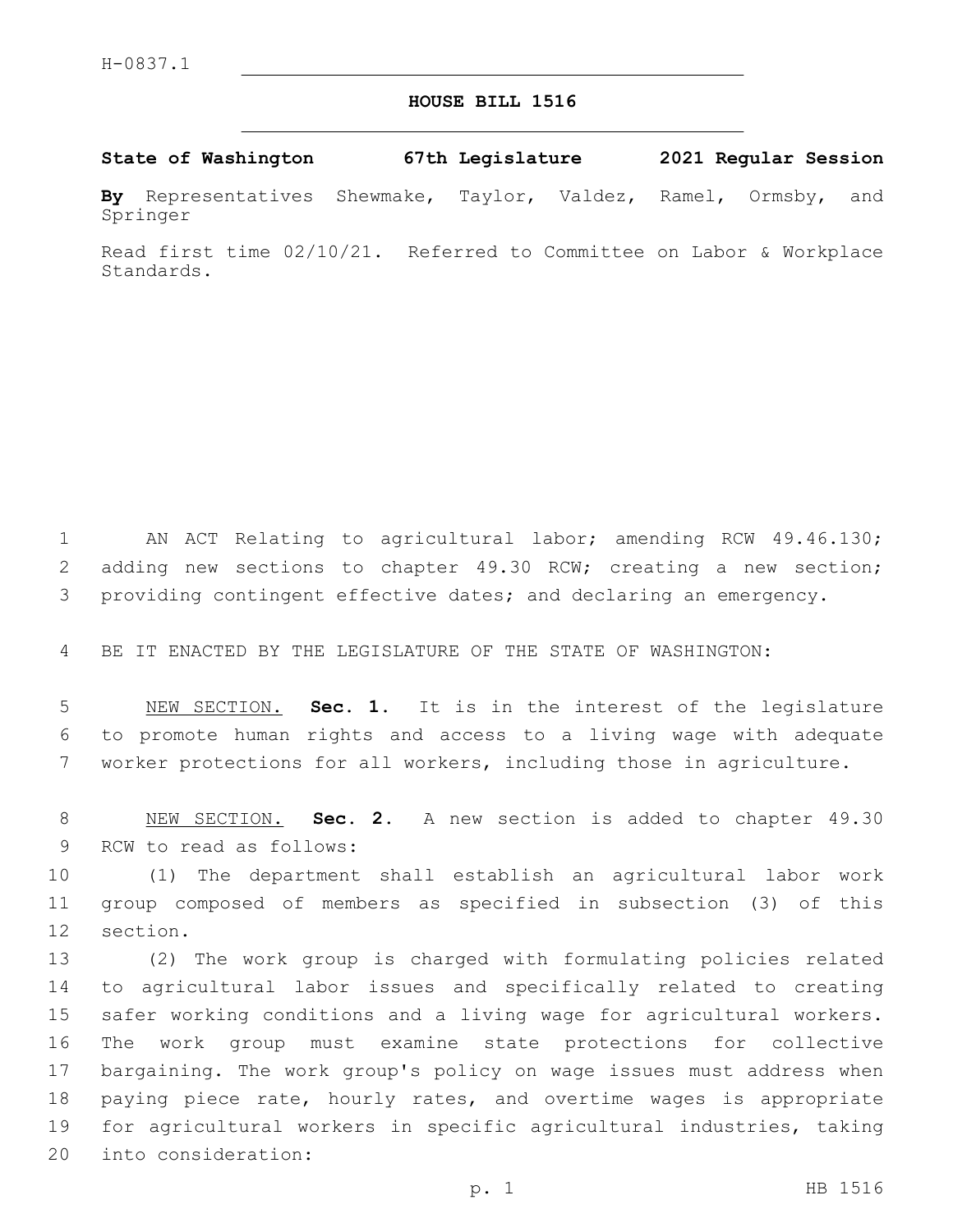(a) The seasonal nature of the work in a particular industry;

(b) The tasks workers are required to perform;2

 (c) The level of risks to human health and safety involved and 4 other working conditions;

 (d) Worker benefits typically offered in the particular industry; 6 and

 (e) Any other factors the work group finds appropriate when determining appropriate living wages for agricultural workers.

 (3)(a) The work group consists of the following voting members 10 appointed by the governor:

 (i) Four members representing agricultural employers' interests, one of whom must be an agricultural employer. The members must 13 include representation of employers from the dairy, tree fruit, cattle, and wheat industries, all of whom shall be appointed from a list of at least four names submitted by a recognized statewide 16 organization of agricultural employers;

 (ii) Four members representing agricultural workers' interests, one of whom must be an agricultural worker. The members must include 19 representation of workers from the dairy, tree fruit, cattle, and wheat industries, all of whom shall be appointed from a list of at least four names submitted by a recognized statewide organization of 22 agricultural workers;

 (iii) One representative from the agricultural services industry; and

(iv) One representative from a statewide labor organization.

 (b) The following members must be included in the work group as 27 ex officio members:

 (i) The director of the department or the director's designee; 29 and

 (ii) The director of the department of agriculture or the 31 director's designee.

 (c) The work group may invite other state agencies to participate 33 as ex officio members as needed.

 (4) The department must convene the work group's first meeting by 35 September 1, 2021.

 (5)(a) When the work group reaches an agreement on a policy determination for appropriate living wages for agricultural workers, through consensus or majority vote and subject to (b) of this subsection, the work group's determination must be incorporated into the department's wage and hour policies and rules.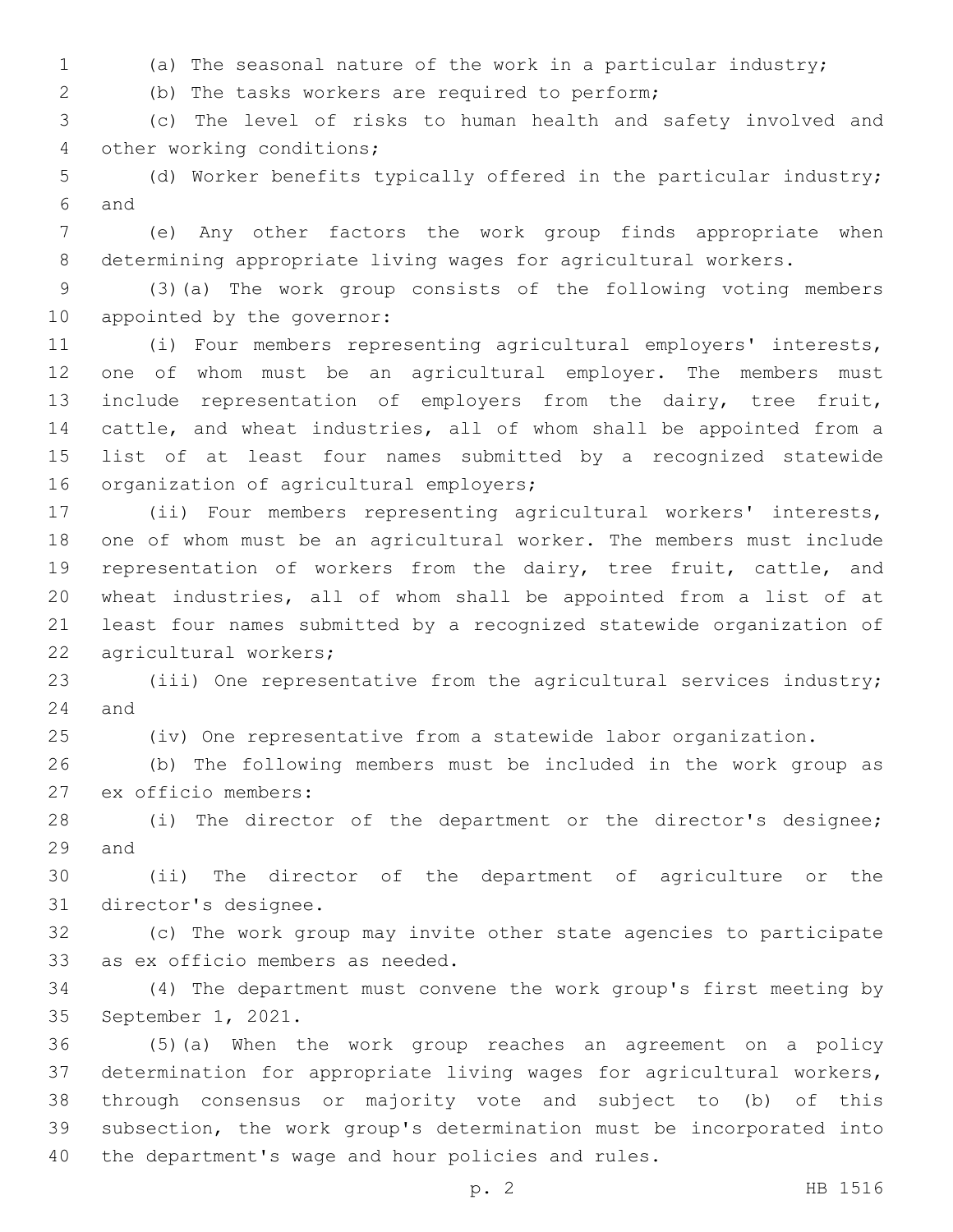(b) The work group will not be deemed to have reached an agreement on a policy determination for appropriate living wages for agricultural wages unless at least 75 percent of the work group's voting members representing agricultural workers agree to the policy 5 determination.

 (c) The work group may use facilitators to assist the work group 7 in achieving its goals and coming to agreement.

 (6) The members of the work group shall serve without compensation, but are entitled to travel expenses as provided in RCW 10 43.03.050 and 43.03.060.

 (7) The work group may use personnel and facilities of the department as needed without charge. The expenses of the work group 13 shall be paid by the department.

 NEW SECTION. **Sec. 3.** A new section is added to chapter 49.30 15 RCW to read as follows:

 For causes of action for overtime wage claims filed on or after November 5, 2020, by agricultural workers in the dairy farm industry, a court may not award overtime wages retroactively for overtime wages that were not paid to the workers prior to November 5, 2020.

 **Sec. 4.** RCW 49.46.130 and 2013 c 207 s 1 are each amended to 21 read as follows:

 (1) Except as otherwise provided in this section, no employer shall employ any of his or her employees for a workweek longer than forty hours unless such employee receives compensation for his or her employment in excess of the hours above specified at a rate not less than one and one-half times the regular rate at which he or she is 27 employed.

28 (2) This section does not apply to:

 (a) Any person exempted pursuant to RCW 49.46.010(3). The payment of compensation or provision of compensatory time off in addition to a salary shall not be a factor in determining whether a person is 32 exempted under RCW 49.46.010(3)(c);

 (b) Employees who request compensating time off in lieu of 34 overtime pay;

 (c) Any individual employed as a seaman whether or not the seaman is employed on a vessel other than an American vessel;

 (d) Seasonal employees who are employed at concessions and recreational establishments at agricultural fairs, including those

p. 3 HB 1516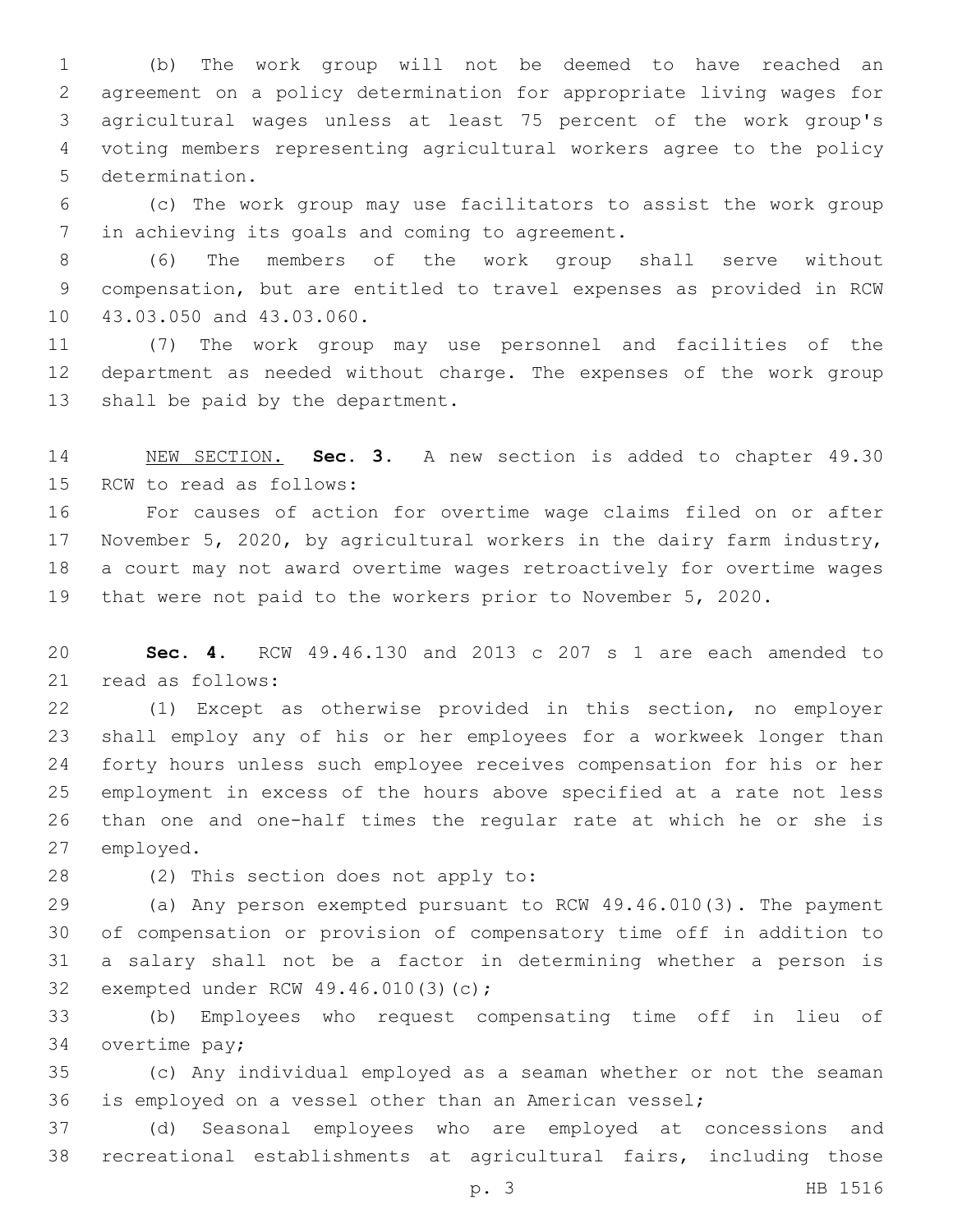seasonal employees employed by agricultural fairs, within the state provided that the period of employment for any seasonal employee at any or all agricultural fairs does not exceed fourteen working days a year;4

 (e) Any individual employed as a motion picture projectionist if that employee is covered by a contract or collective bargaining agreement which regulates hours of work and overtime pay;

 (f) An individual employed as a truck or bus driver who is subject to the provisions of the Federal Motor Carrier Act (49 U.S.C. Sec. 3101 et seq. and 49 U.S.C. Sec. 10101 et seq.), if the compensation system under which the truck or bus driver is paid includes overtime pay, reasonably equivalent to that required by this 13 subsection, for working longer than forty hours per week;

14 (g) ((Any individual employed (i) on a farm, in the employ of any 15 person, in connection with the cultivation of the soil, or in connection with raising or harvesting any agricultural or horticultural commodity, including raising, shearing, feeding, caring 18 for, training, and management of livestock, bees, poultry, and furbearing animals and wildlife, or in the employ of the owner or 20 tenant or other operator of a farm in connection with the operation, 21 management, conservation, improvement, or maintenance of such farm 22 and its tools and equipment; or (ii) in packing, packaging, grading, 23 storing or delivering to storage, or to market or to a carrier for transportation to market, any agricultural or horticultural 25 commodity; or (iii) commercial canning, commercial freezing, or any 26 other commercial processing, or with respect to services performed in 27 connection with the cultivation, raising, harvesting, and processing of oysters or in connection with any agricultural or horticultural commodity after its delivery to a terminal market for distribution 30 for consumption;

 $(4h)$ ) Any industry in which federal law provides for an overtime payment based on a workweek other than forty hours. However, the provisions of the federal law regarding overtime payment based on a workweek other than forty hours shall nevertheless apply to employees covered by this section without regard to the existence of actual federal jurisdiction over the industrial activity of the particular employer within this state. For the purposes of this subsection, "industry" means a trade, business, industry, or other activity, or branch, or group thereof, in which individuals are gainfully employed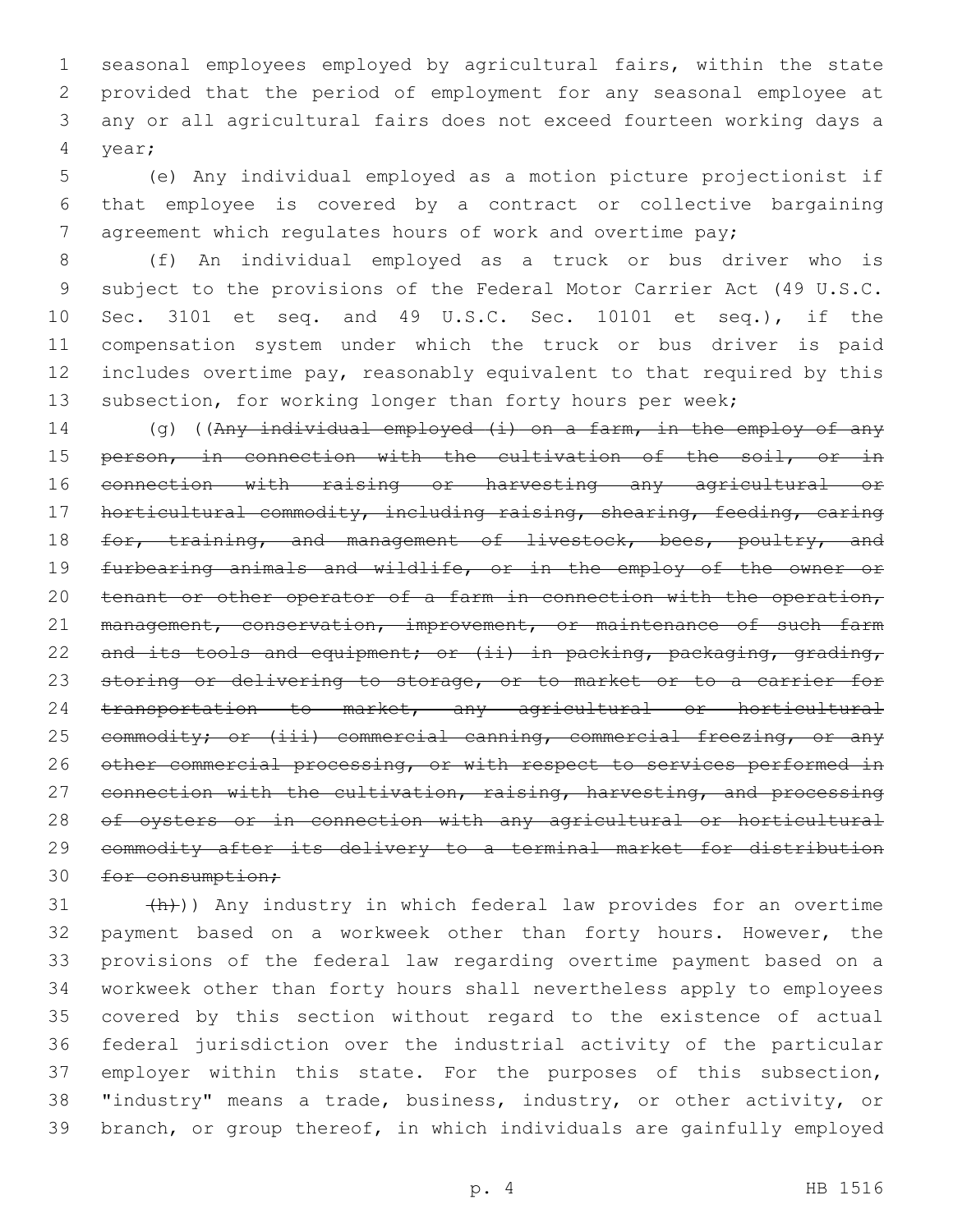(section 3(h) of the Fair Labor Standards Act of 1938, as amended (Public Law 93-259));2

 $\left(\frac{1}{1} \right)$  (( $\frac{1}{1}$ ) (h) Any hours worked by an employee of a carrier by air subject to the provisions of subchapter II of the Railway Labor Act (45 U.S.C. Sec. 181 et seq.), when such hours are voluntarily worked by the employee pursuant to a shift-trading practice under which the employee has the opportunity in the same or in other workweeks to reduce hours worked by voluntarily offering a shift for trade or 9 reassignment; and

10 (((+))) (i) Any individual licensed under chapter 18.85 RCW unless the individual is providing real estate brokerage services under a written contract with a real estate firm which provides that the individual is an employee. For purposes of this subsection (2)  $((\n\dagger)^{\cdot})$   $(i)$ , "real estate brokerage services" and "real estate firm" 15 mean the same as defined in RCW 18.85.011.

 (3) No employer shall be deemed to have violated subsection (1) of this section by employing any employee of a retail or service establishment for a workweek in excess of the applicable workweek 19 specified in subsection (1) of this section if:

 (a) The regular rate of pay of the employee is in excess of one and one-half times the minimum hourly rate required under RCW 22 49.46.020; and

 (b) More than half of the employee's compensation for a representative period, of not less than one month, represents 25 commissions on goods or services.

 In determining the proportion of compensation representing commissions, all earnings resulting from the application of a bona fide commission rate is to be deemed commissions on goods or services without regard to whether the computed commissions exceed the draw or 30 quarantee.

 (4) No employer of commissioned salespeople primarily engaged in the business of selling automobiles, trucks, recreational vessels, recreational vessel trailers, recreational vehicle trailers, recreational campers, manufactured housing, or farm implements to ultimate purchasers shall violate subsection (1) of this section with respect to such commissioned salespeople if the commissioned 37 salespeople are paid the greater of:

 (a) Compensation at the hourly rate, which may not be less than the rate required under RCW 49.46.020, for each hour worked up to